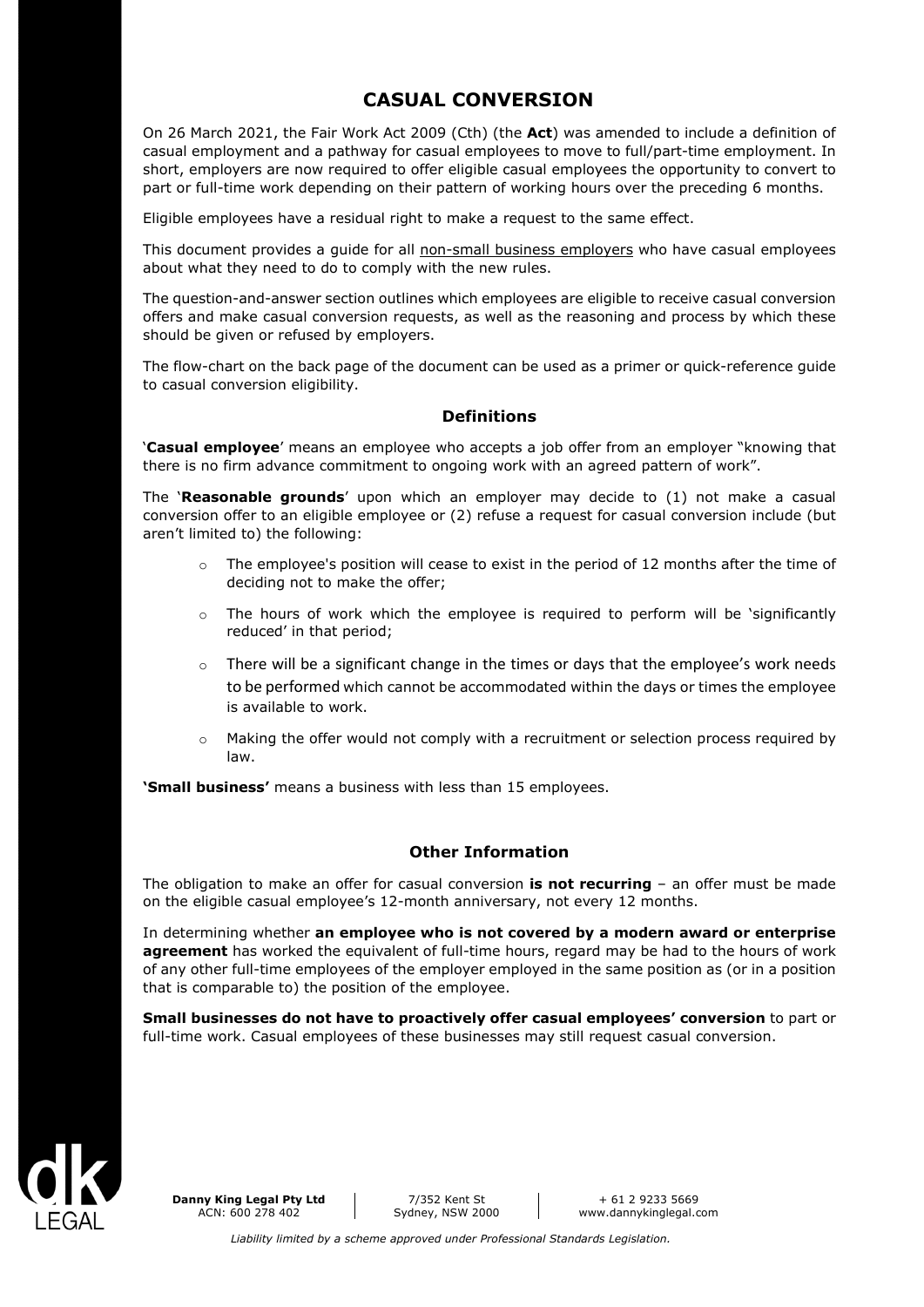#### **1. Which casual employees are eligible to receive an offer for casual conversion?**

You must make a casual conversion offer to an employee if the following 2 conditions are met:

- o The employee has been working for you (the employer) for a year, beginning the day the employment started; and
- o During at least the last 6 months of that period the employee has worked a regular pattern of hours on an ongoing basis which, without significant adjustment, the employee could continue to work as a full-time employee or a part-time employee.

You should identify which of your employees are casual employees and if there are written contracts, the following can be regarded as indicators that the employee meets the casual employee definition:

- o describes the employment as casual;
- o does not commit the employee to work in advance or to work when not required, or any provision which could be described as giving a firm advance commitment to continuing and indefinite work for an agreed pattern; and
- o clearly and separately identified the employee's casual loading or casual rate of pay

# **2. When and how should the offer be made?**

Casual conversion offers must be made in writing.

The offer must be given to the employee within 21 days of the of the employee's 12-month anniversary of employment. You should make note of your casual employees' commencement dates and the 21 days following that date.

You can use our Offer of Conversion template to do this.

#### **3. What kind of offer must be made (full-time or part-time)?**

If the employee has worked the equivalent of full-time hours during the 6-month period referred to above under heading 1, the offer must be to convert to full-time employment. If the employee has worked less than the equivalent of full-time hours, the offer must be to convert to part-time employment that is consistent with the regular pattern of hours worked in that 6-month period.

Put simply, if the employee has worked the same hours as a part-timer they're eligible to receive an offer for part-time employment. If the employee has worked the same hours as a full-timer they're eligible to receive an offer for full-time employment.

#### **4. Does the employee need to respond to a casual conversion offer?**

The employee must give the employer a written response to the offer within 21 days of receiving it, stating whether they accept or decline.

If the employee fails to do this, they are taken to have declined the offer.

Note, however, that the employee still has a residual right to request casual conversion, which they may exercise in the future (see below).

#### **5. When can I refuse to make a casual conversion offer?**

You are not required to make a casual conversion offer if:

- o There's 'reasonable grounds' not to make the offer; and
- o The reasonable grounds are based on facts that are known, or reasonably foreseeable, at the time of deciding not to make the offer (i.e., the grounds are not based on speculation).

**6. If I decide not to make a casual conversion offer, when and how do I do this?**

> You must provide notice to an employee that they will not be offered a casual conversion if:

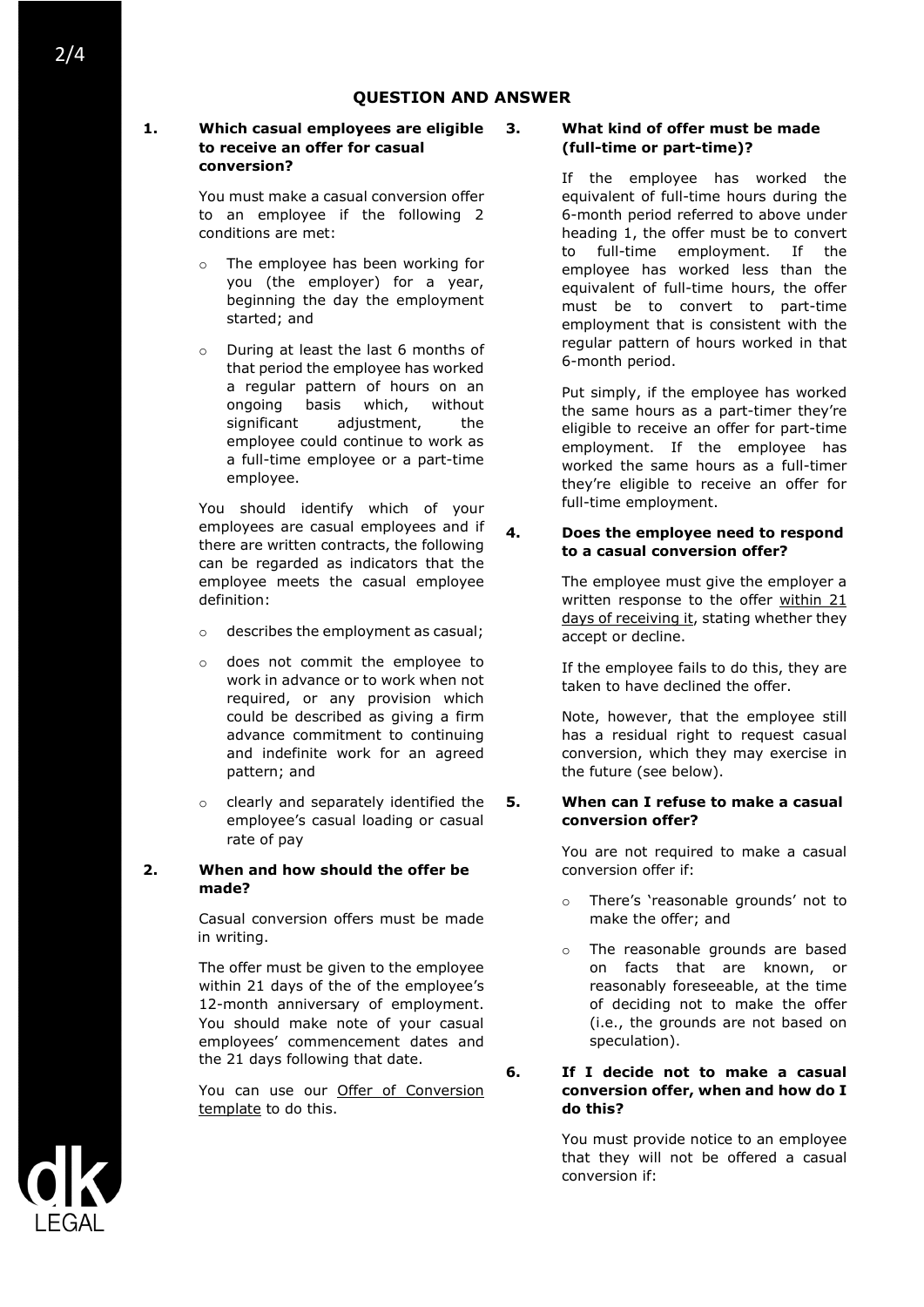2/4

- o The employee is otherwise eligible to receive an offer, but you decide not to make one; or
- o The employee has been employed for the 12-month period, but over the 6-month period HAS NOT worked a regular pattern of hours on an ongoing basis which, without significant adjustment, the employee could continue to work as a full-time employee or a part-time employee.

The notice must:

- o advise the employee that the employer is not making a casual conversion offer under section 66B of the Fair Work Act;
- o include details of the reasons for not making the offer (including any reasonable grounds on which the employer has decided to not make the offer); and
- o be given to the employee within 21 days following their first year of employment.
- **7. What do I have to do once the employee has accepted a casual conversion offer?**

You must discuss with the employee the details of their new working arrangements and you must, within 21 days after the day the acceptance is given, give written confirmation to the employee of the following:

- o converting to full-time employment or part-time employment;
- o the employee's hours of work after the conversion takes effect; and
- o the first day of the employee's first full pay period that starts after the day notice is given – This is the day the employee's conversion to fulltime employment or part-time employment takes effect, unless the employee and employer agree on another day.

You can use our **Confirmation** of Permanent Employment template to do this.

# **The Employee's Residual right to request casual conversion**

#### **8. When can an employee make a request for casual conversion?**

An employee can make a request for casual conversion if:

- They have been employed for a period of at least 12 months beginning the day the employment started; and
- o They have, in the period of 6 months ending the day the request is given, worked a regular pattern of hours on an ongoing basis which, without significant adjustment, the employee could continue to work as a full-time employee or a part-time employee.

**However**, the employee may not make a request if any the following circumstances apply:

- o the employee has already refused a casual conversion offer made by you in the six months preceding their request;
- o you have already given the employee notice that they will not be receiving an offer for casual conversion in accordance with s 66(3)(a) (see the details under section 6 above);
- o You have already given a response to the employee refusing a previous request for casual conversion; or
- You are a small business employer.

# **9. What kind of request can be made?**

As with employer offers for casual conversion, the kind of conversion the employee can make is determined by whether they have worked full-time or less than full-time hours in the 6 months' preceding the request (see question 3 above).

The request should be given in writing.

#### **10. When can I refuse a casual conversion request?**

The grounds upon which a casual conversion request can be refused are the same as those regarding employer offers.